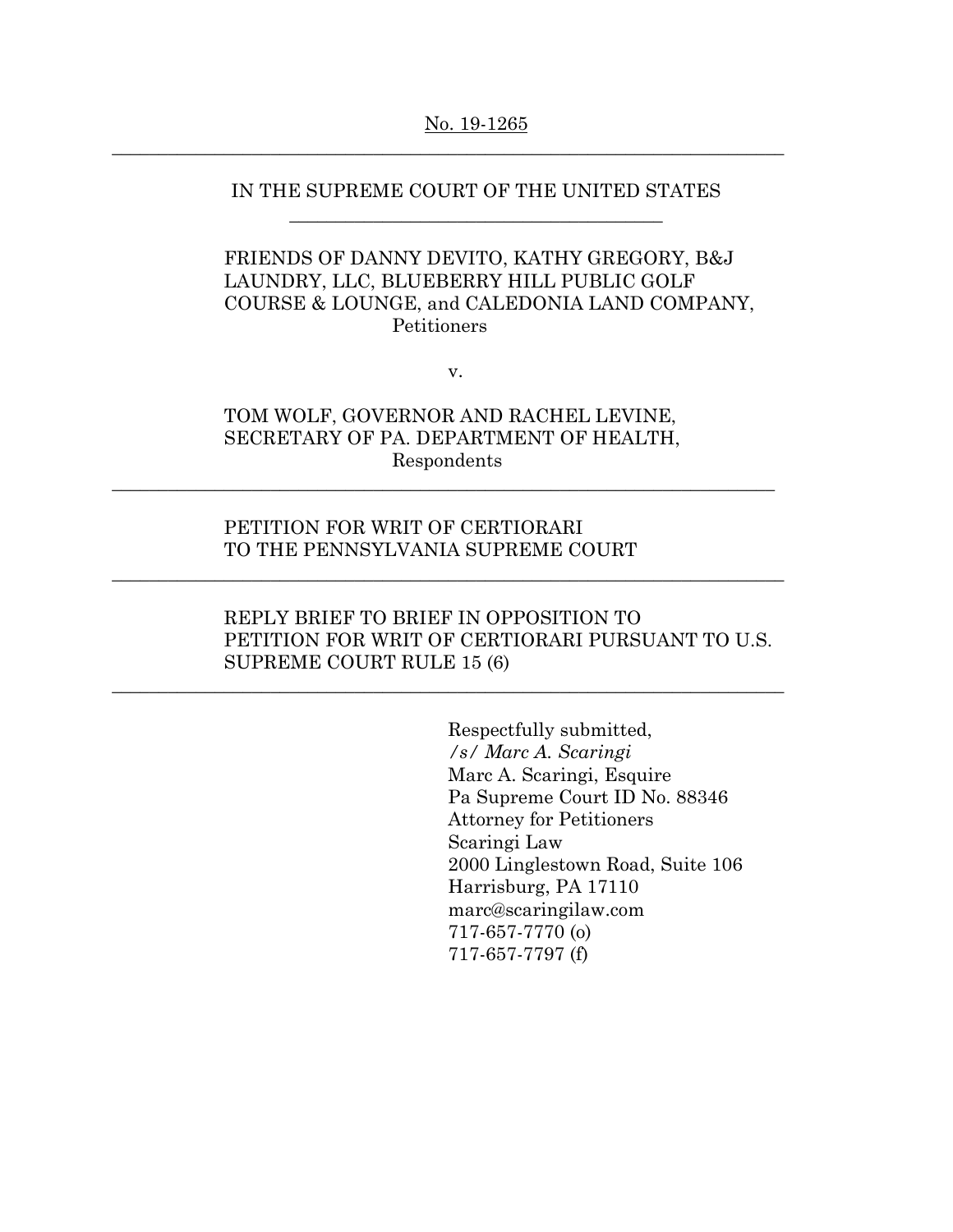# **Table of Contents**

| $3 - 5$        |
|----------------|
| $5 - 11$       |
| $5 - 6$        |
| $\overline{6}$ |
| $6 - 7$        |
| 8-9            |
| $9 - 10$       |
| 10             |
| $10 - 11$      |
|                |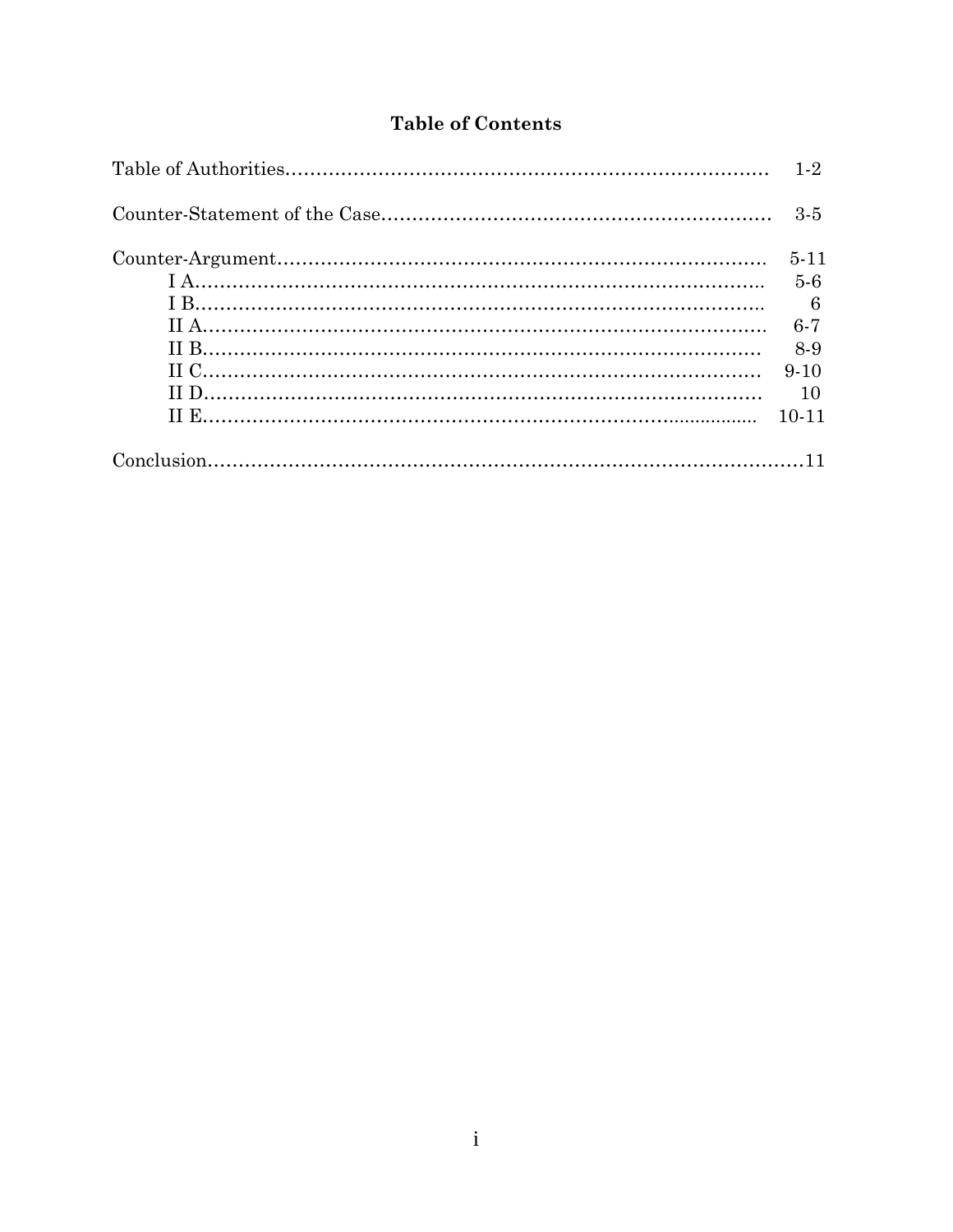# **Table of Authorities**

| <b>Supreme Court Opinions</b>                                    | Page(s) |
|------------------------------------------------------------------|---------|
| Bush v. Gore,                                                    |         |
| Cafeteria & Rest. Workers Union v. McElroy,                      |         |
| Compagnie Francaise De Nav. A Vapeur v. La. State Bd. of Health, |         |
| Jacobson v. Massachusetts,                                       |         |
| Jones v. Barnes,                                                 |         |
| Keystone Bituminous Coal Ass'n v. DeBenedictis,                  |         |
| Lawton v. Steele,                                                |         |
| Lucas v. S.C. Coastal Council,                                   |         |
| Miller v. Schoene,                                               |         |
| Packingham v. North Carolina,                                    |         |
| Steffel v. Thompson,                                             |         |
| Tahoe-Sierra Pres. Council v. Tahoe Reg'l Planning Agency,       |         |
| Ward v. Rock Against Racism,                                     |         |
| Wash. State Dep't of Licensing v. Cougar Den, Inc.,              |         |
| <b>Federal Court Opinions</b>                                    |         |

| Hickox v. Christie, |  |
|---------------------|--|
|                     |  |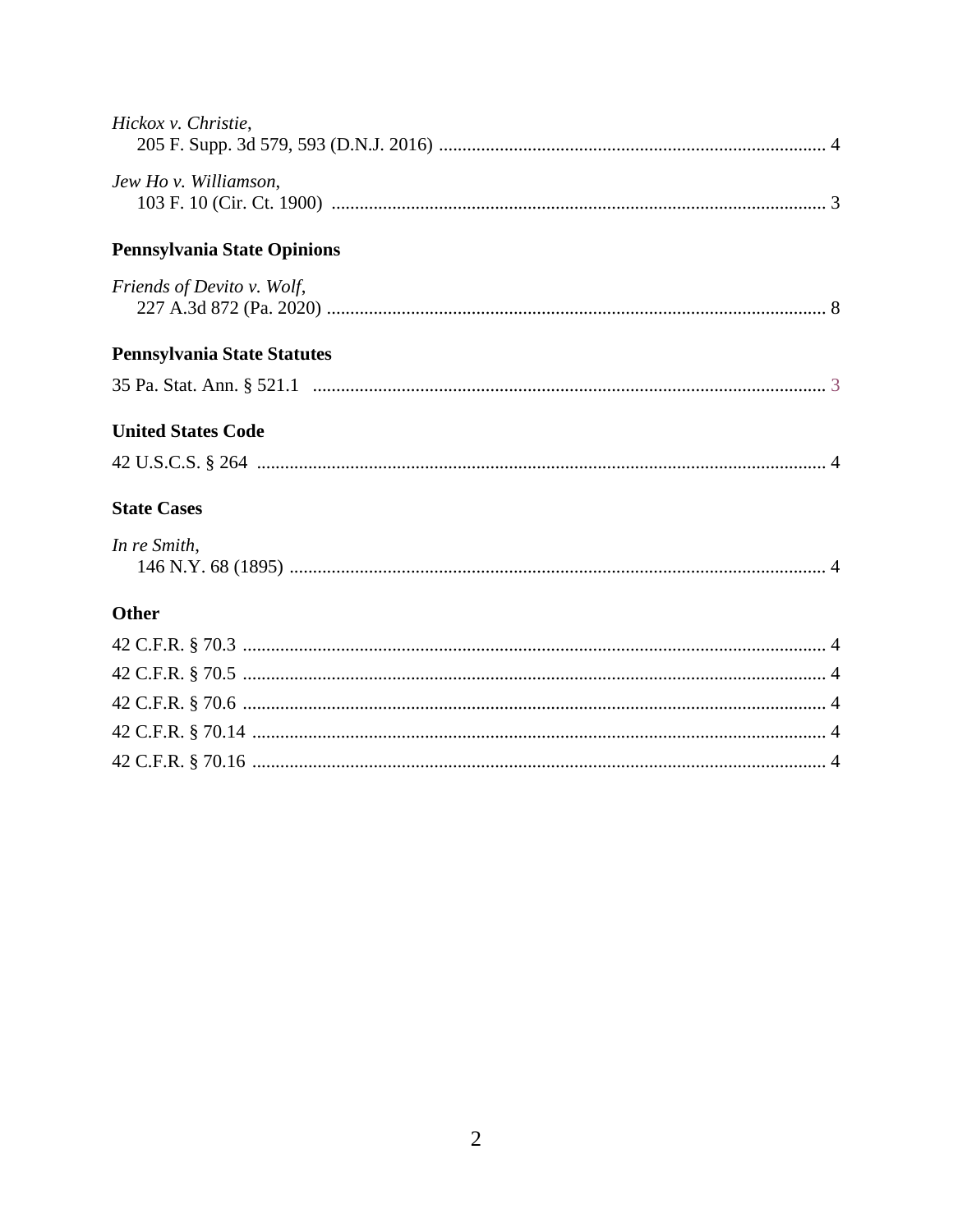## **COUNTER-STATEMENT OF THE CASE**

<span id="page-4-0"></span>Respondents state, "Quarantining individuals and property to prevent the spread of disease dates back to antiquity…" This is an admission that the Executive Order is a quarantine order. Thus, the lower court, in reviewing the purported basis for the Executive Order, improperly ignored the Disease Prevention and Control Act (the "Disease Act"), Pennsylvania's quarantine law.1 Yet, the Executive Order clearly exceeds the authority of the Disease Act, and thus the application of it upon the Petitioners violated their rights guaranteed by the U.S. Constitution.

Federal and Pennsylvania law do not permit the quarantine of things *not* infected with the communicable disease. In *Jew Ho v. Williamson*, 103 F. 10 (Cir. Ct. 1900), a federal court declared as unconstitutional a local health board's quarantine because it applied to people, homes and buildings in which no infection had been detected. The Court presented an excerpt from *Lawton v. Steele*, 152 U.S. 133, 137 (1894):

The legislature may not, under the guise of protecting the public interests, arbitrarily interfere with private business, or impose unusual and unnecessary restrictions upon lawful occupations. In other words, its determination as to what is a proper exercise of its police powers is not final or conclusive, but is subject to the supervision of the courts.

*Jew Ho v. Williamson*, at 20

More recently, the Third Circuit Court of Appeals explained about *Jew Ho*:

*In Jew Ho v. Williamson,* 103 F.10 (C.C.D. Cal. 1900), the court found that sealing off an entire section of San Francisco to prevent the spread of the bubonic plague was 'unreasonable, unjust, and oppressive.' Id. at 26. Such an overbroad order, the court declared, was 'not in harmony with the declared purpose' of preventing the spread of the disease.

*Hickox v. Christie*, 205 F. Supp. 3d 579, 592 (D.N.J. 2016)

<sup>1</sup> 35 Pa. Stat. Ann. § 521.1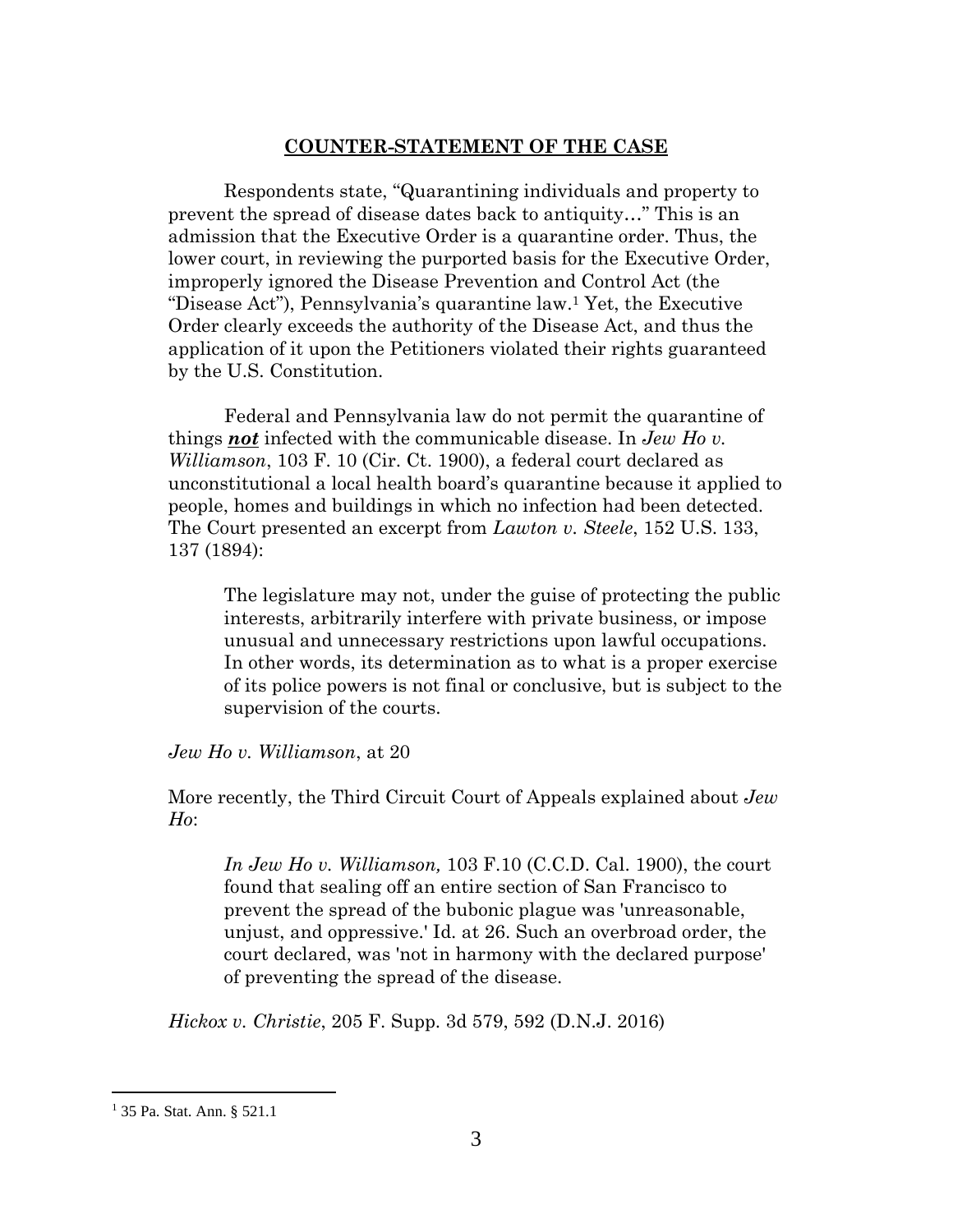<span id="page-5-0"></span>This Executive Order went far beyond the one struck down in *Jew Ho*. The Third Circuit in *Hickox* did rule against the plaintiff, however the court's rationale for that decision is instructive:

The facts do not suggest arbitrariness or unreasonableness as recognized in the prior cases—i.e., application of the quarantine laws to a person (or, more commonly, vast numbers of persons) who had no exposure to the disease at all.

#### *Id.* at 593

The Third Circuit distinguished *Jew Ho* and *In re Smith* for the same reasons Petitioners raise them in the case at bar – Respondents made no determination that the Petitioners were infected or exposed to COVID-19. Further, the Third Circuit set forth the factors why it concluded the governor had good cause to quarantine the plaintiff in that case in that *inter alia, "*Exposure, or at least the risk of exposure, was conceded." *Id.* That is not the case in the case at bar. In *In re Smith*, 146 N.Y. 68 (1895), the court of appeals affirmed a trial court's order discharging an individual from quarantine because, "under the Public Health Law, it is very clear that an 'isolation of all persons and things' is only permitted when they are 'infected with or exposed to' contagious and infectious diseases." *Id.* at 76.

Also, current Federal quarantine statutes and regulations reveal the same thing: public health officials can only act against individuals they believe are infected with a communicable disease. *See* 42 U.S.C.S. §§ 264(d)(1); 42 C.F.R. §70.3; 42 C.F.R. § 70.5; 42 C.F.R. §70.6; 42 C.F.R. § 70.14(a)(3); 42 C.F.R. §70.16(c).

Respondents' data reveal that of the 122,605 cases, only 7,523 have resulted in deaths – that's a death rate for those infected of .06 percent. Further, the death rate compared to 12.8 million Pennsylvanians is .00058 percent. The Department of Health (DOH) website, as of August 18, 2020, reveals 5,064 deaths in Pennsylvania's nursing homes compared to 7,499 total deaths.<sup>2</sup> If one removes the nursing home deaths, the overall death rate is .00019 percent.

Respondents claim that "only one proven method of preventing further spread of the virus….[is] through social distancing." Respondents' Brief Page 2. However, Respondents did not issue an order compelling social distancing, Respondents issued an order closing the physical operations of businesses.

<sup>2</sup> https://www.health.pa.gov/topics/disease/coronavirus/Pages/LTCF-Data.aspx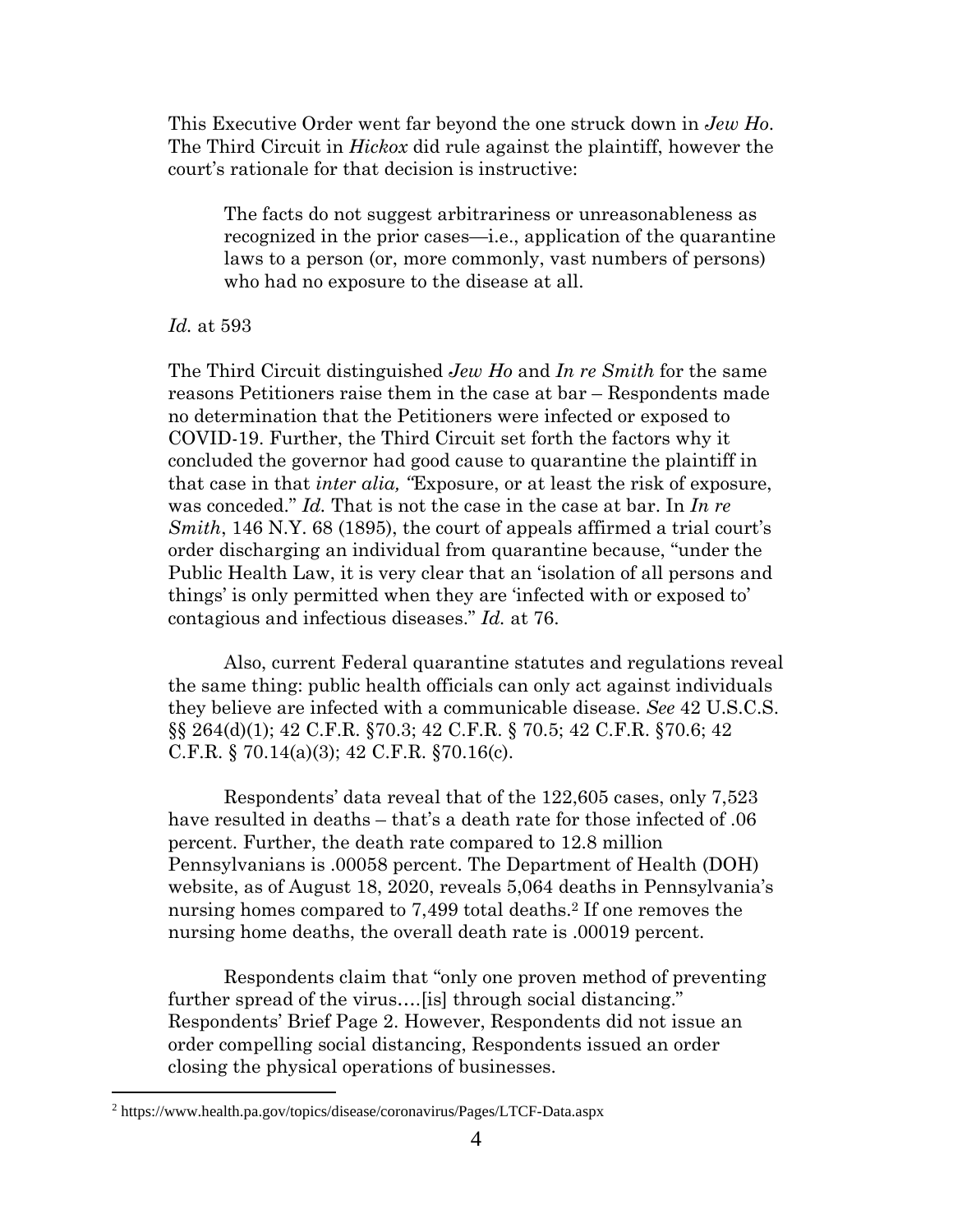<span id="page-6-0"></span>In addition to the current restrictions mentioned by Respondents, there is also a 75% occupancy restriction for all businesses, a 50% occupancy limit for all entertainment facilities, hair salons, gyms and spas, a 25% occupancy limit for restaurants, bars and wineries, nightclubs are completely shut down, no more than 25 people may gather indoors anywhere in Pennsylvania and a universal mandatory mask order for all who patronize, attend, visit or work in any business, entity or school and in all "public spaces."<sup>3</sup>

## **Counter-Argument I A**

Respondents state, "Petitioners' first request is for this Court to displace the lower court's interpretation of Pennsylvania law – something this Court lacks authority to do." Respondents' Brief Page 9. Respondents cite to *Wash. State Dep't of Licensing v. Cougar Den, Inc.*, 139 S. Ct. 1000 (2019), which did hold that this Court is bound by the Washington Supreme Court's interpretation of Washington law. However, in that case, this Court performed its own examination and interpretation of the state statute and considered construing the state statute differently from the manner than the Washington Supreme Court did to determine whether it would make sense. *Id.* at 1010.

Likewise, Petitioners in the case at bar urge this Court to construe the Emergency Management Services Code (the "Code") differently than the lower court because its construction improperly converts a state law designed to address tornadoes and hurricanes into a quarantine law.4 The state's power to act against communicable disease is more circumscribed than it is to act against disasters. Yet, its holding that the Executive Order is authorized by the Code gives the Governor free rein to operate in the field of communicable diseases in contravention of these longstanding state and federal restrictions.

Also, this Court has demonstrated a willingness to independently review state court determinations of state law. Chief Justice Rehnquist, in a concurring opinion, analyzed the Florida Supreme Court's interpretation of Florida state law and held:

What we would do in the present case is precisely parallel: Hold that the Florida Supreme Court's interpretation of the Florida

<sup>3</sup> https://www.governor.pa.gov/plan-for-pennsylvania/#Phase2Reopening

<sup>4</sup> 35 Pa. Cons. Stat. Ann. § 7101 (West)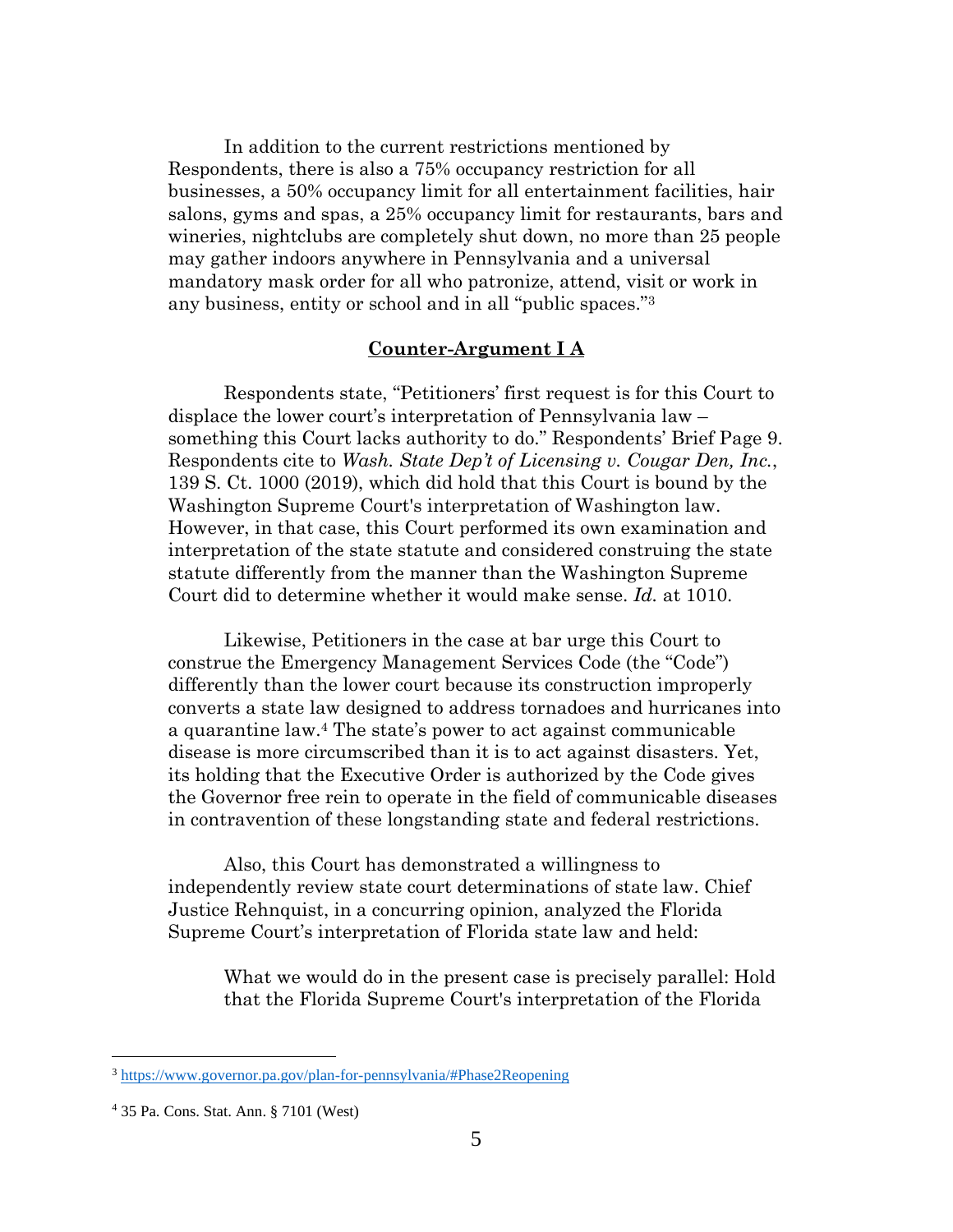election laws impermissibly distorted them beyond what a fair reading required, in violation of Article II.

<span id="page-7-0"></span>*Bush v. Gore*, 531 U.S. 98, 115 (2000)

And:

To attach definitive weight to the pronouncement of a state court, when the very question at issue is whether the court has actually departed from the statutory meaning, would be to abdicate our responsibility to enforce the explicit requirements of Article II.

*Id.* 

In that some concurring opinion, Chief Justice Rehnquist characterized the Florida Supreme Court's interpretation of state election law as "absurd." *Id.* at 119. Petitioners argue the lower court's interpretation of the Code has impermissibly distorted it beyond what a fair reading required, in violation of Petitioners' U.S. Constitutional rights.

#### **Counter-Argument I B**

Defendants argue this case is beyond the reach of this Court because it is a mere policy dispute. However, when the government's "policies" take the form of actions that impact the peoples' rights protected by the U.S. Constitution, then the Court must examine those "policies" to determine their constitutionality. This has been the role of this Court since at least *Marbury v. Madison*, 5 U.S. (1 Cranch) 137 (1803).

## **Counter-Argument II A**

Respondents point out that, "Following *Lawton*, this Court specifically recognized the right of a state to 'protect itself against an epidemic of disease which threatens the safety of its members.' *Jacobson v. Massachusetts*, 197 U.S. 11 (1905)." Respondents' Brief Page 18. However, *Jacobson* is entirely in apt.

*Jacobson* is about vaccinations, not a statewide business closure order. The *Jacobson* vaccinations were free; whereas the Executive Order had devastating financial consequences on those subjected to it. In *Jacobson*, the state did not compel vaccination, it simply imposed a fine for refusal; whereas the Executive Order shut down Petitioners'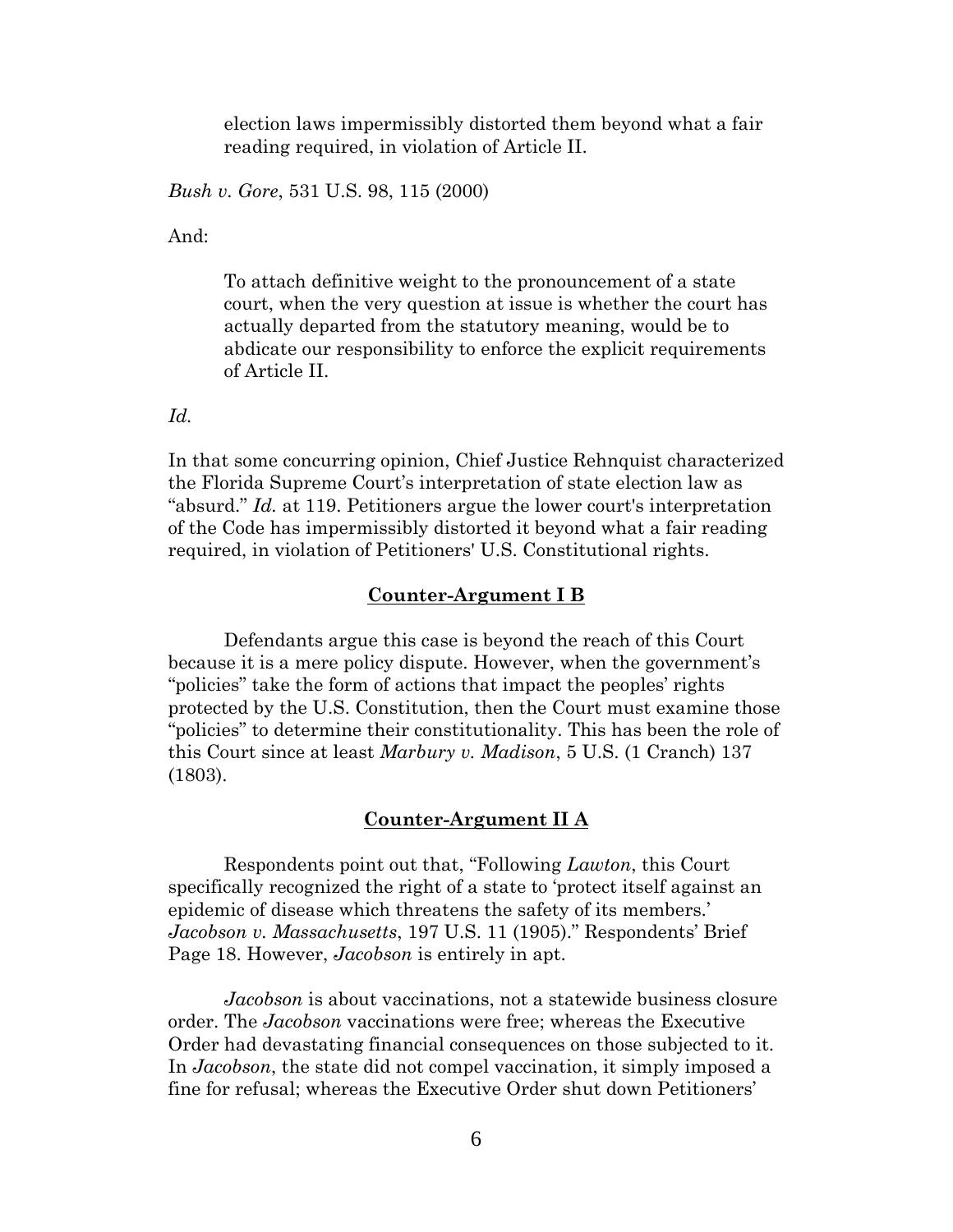<span id="page-8-0"></span>businesses. In *Jacobson*, the Court took judicial notice of the longstanding scientifically-proven effectiveness of vaccinations; whereas Respondents have presented no evidence that the Executive Order is effective in suppressing COVID-19, let alone a longstanding, scientifically-proven effectiveness. Respondents cite to no prior cases involving business closure orders let alone cases recognizing they are a recognized tool. Just because another governor orders the closure of businesses a few days prior does not make that order a "recognized tool."

In *Jacobson*, the Court determined the efficacy of the smallpox vaccination and the absence of another reasonable means to protect public health; whereas in the case at bar, the lower court was not presented with evidence as to the efficacy of the Executive Order and could have concluded there are other, more reasonable means that could have been used to protect public health. The Court in *Jacobson* held that individuals subject to mandatory public health actions by the state are entitled to judicial review, which the lower court denied to the Petitioners in the case at bar. As discussed *supra* when the Executive Order is properly viewed as the quarantine order that it is, it cannot survive the *Lawton* test.

This Court did affirm a state supreme court's determination that the state health board could prohibit healthy individuals from entering a locality subject to a quarantine order. *Compagnie Francaise De Nav. A Vapeur v. La. State Bd. of Health*, 186 U.S. 380 (1902). However, the state law that authorized the action pertained only to, "any parish, town or city, or any portion thereof, [that] shall become infected with any contagious or infectious disease…" *Id.* at 384. In the case at bar, the Disease Act only permits the quarantine of infected persons, not localities. The Executive Order applied to the entire state and did so without any determination that those subject to it were infected. Further, the Louisiana law did not prohibit owners from operating their businesses at their physical locations and did not prohibit residents from leaving their homes; the local health ordinance, emanating from Louisiana state law, simply prohibited the plaintiff in the case from disembarking passengers into a port that was infected with a communicable disease. In that case, the Court was examining actions against the bubonic plague, which was an illness exponentially more dangerous than COVID-19, and did so over two hundred years ago when medical knowledge and our hospital system were far inferior than they are today.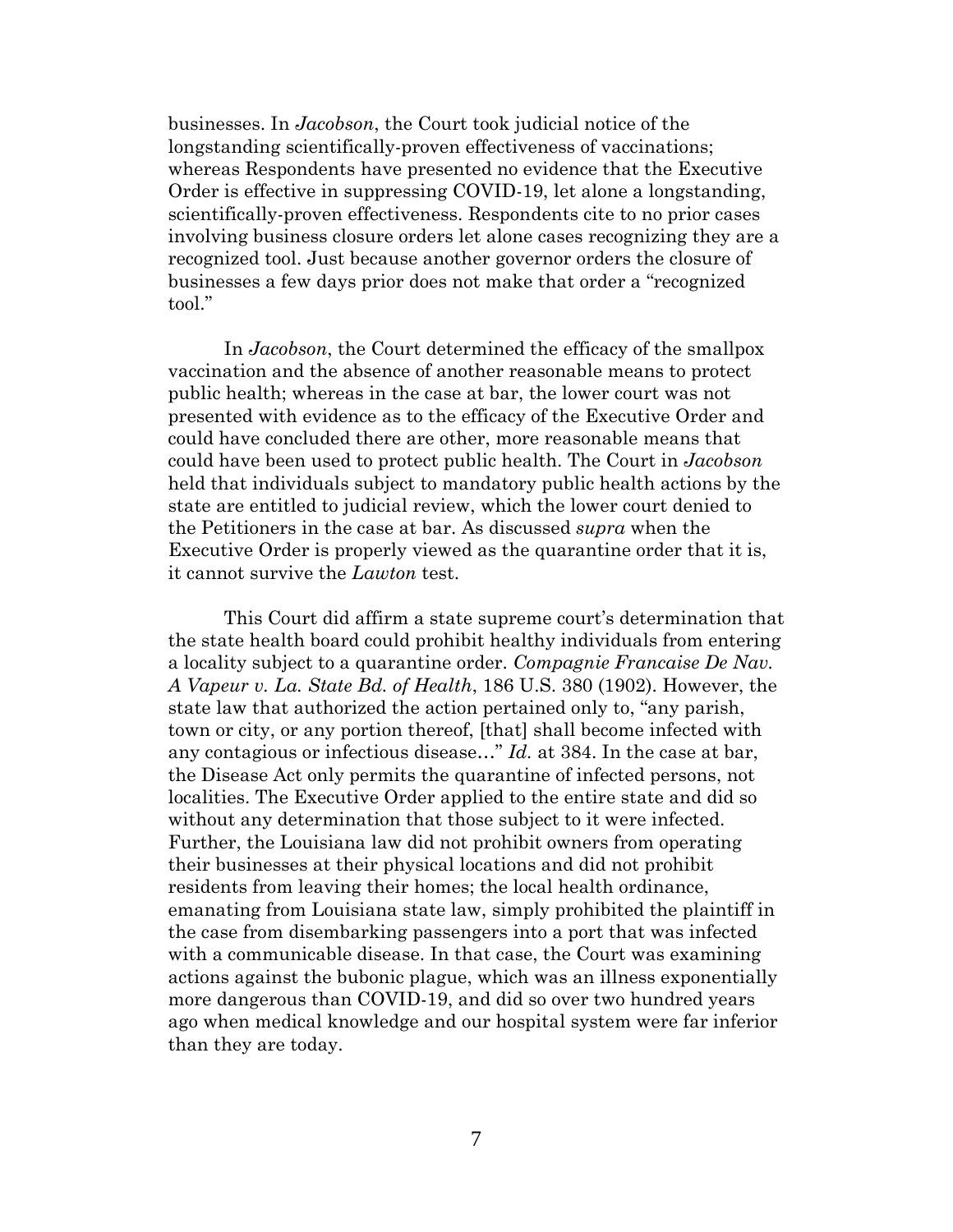### **Counter-Argument II B**

<span id="page-9-0"></span>The Governor claims his, "Executive Order did not prevent live protests and rallies from occurring in Pennsylvania." Respondents' Brief Page 21. However, the text of the Executive and Stay-At-Home Orders did. That the Governor did not charge the Petitioners for violating his orders does not make them constitutional. (*See Dombrowski v. Pfister*, 380 U.S. 479, 494 (1965) and *Steffel v. Thompson*, 415 U.S. 452, 454 (1974)).

This Court has held, "time, place, or manner of protected speech, provided the restrictions 'are justified without reference to the content of the regulated speech, that they are narrowly tailored to serve a significant governmental interest, and that they leave open ample alternative channels for communication of the information.'" *Ward v. Rock Against Racism*, 491 U.S. 781, 791 (1989). However, the, "ample alternative channels" element is not a substitute for the "narrowly tailored" requirement; the former is in addition to the latter.

The lower court, speaking of the Executive Order, held:

It does not in any respect limit the ability to speak or assemble, however, as it does not in any respect prohibit operations by telephone, video-conferencing, or on-line through websites and otherwise. In this era, cyberspace in general and social media in particular have become the lifeblood for the exercise of First Amendment rights. *See Packingham v. North Carolina*, 137 S.Ct. 1730, 1735, 198 L. Ed. 2d 273 (2017).

*Friends of Devito v. Wolf*, 227 A.3d 872, 903 (Pa. 2020)

However, on its face, the Executive Order prohibits the ability to speak and assemble at the location of every non-life-sustaining entity even if there are telephones or computers there. Second, the lower court assumed, without any evidence, Petitioners could re-establish their communications systems somewhere other than the place of their physical operations. Yet, ironically, the lower court ruled Petitioners have no right to a post-deprivation hearing because, "Thus, not only would massive numbers of staff be necessary (who would be working from home) but troves of telecommunication devices would be necessary to accomplish it." *Id.* at 900.

The lower court also cited to *Packingham*, 137 S. Ct. 1730, 198 L. Ed. 2d 273. However, in that case this Court held,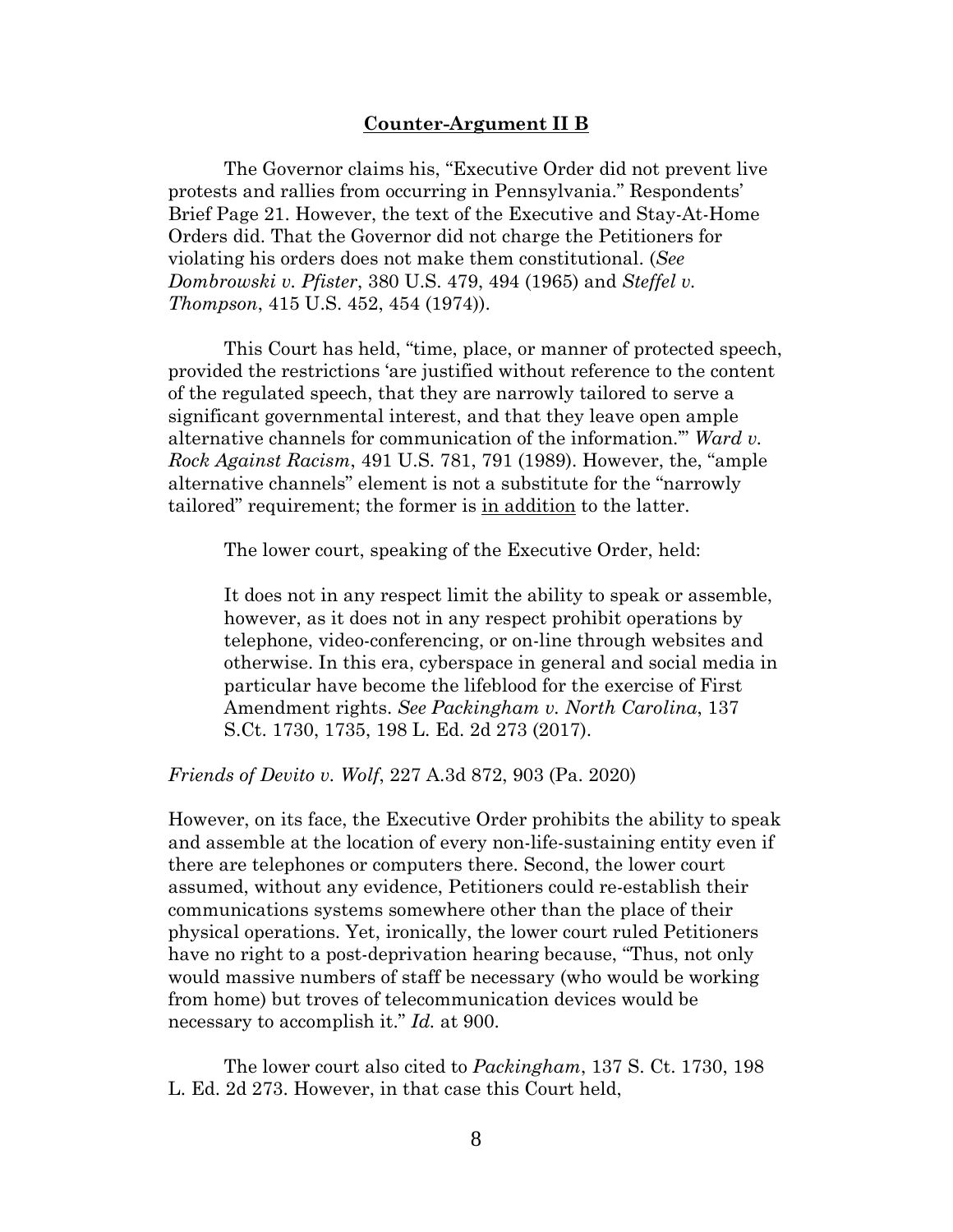A fundamental principle of the First Amendment is that all persons have access to places where they can speak and listen, and then, after reflection, speak and listen once more. The Court has sought to protect the right to speak in this spatial context.

*Id*. at 1735

By "spatial context," this Court meant a physical space, not cyberspace.

The Executive Order permitted the media, churches, beer distributorships, accounting offices, among many others, to continue to use their physical operations for speech and assembly, but prohibited Petitioners.

## **Counter-Argument II C**

Respondents' counter that the Governor's list of life-sustaining and non-life-sustaining businesses did not treat similarly treated businesses differently because it, "was divided among industries using the North American Industry Classification System (NAICS)." Respondents' Brief Page 25. However, the NAICS has nothing to do with whether a business is life-sustaining or non-life-sustaining. Further, these terms, which have never appeared before in the law, have no common definition. They can mean whatever the decider wants them to mean. That is why we have arbitrary and irrational results such as accounting firms being kept open, but real estate offices being closed, and social advocacy organizations' offices being kept open, but campaign offices being closed.

This classification system is also not related to the Governor's goal of suppressing COVID-19. That's because the system is not based upon determining which businesses cannot practice social distancing, which is the tool the Governor has identified as necessary to combat the spread of COVID-19, and then closing them.

The Governor claims, "Temporarily closing certain physical locations in order to protect lives was certainly not invidious or wholly arbitrary." Respondents' Brief Page 26. So, the Governor had to close real estate offices to save our lives, but beer distributorship could remain open? The Governor argues, "And the classifications and distinctions made to protect our citizenry were absolutely essential not merely reasonably related—to achieving that most compelling of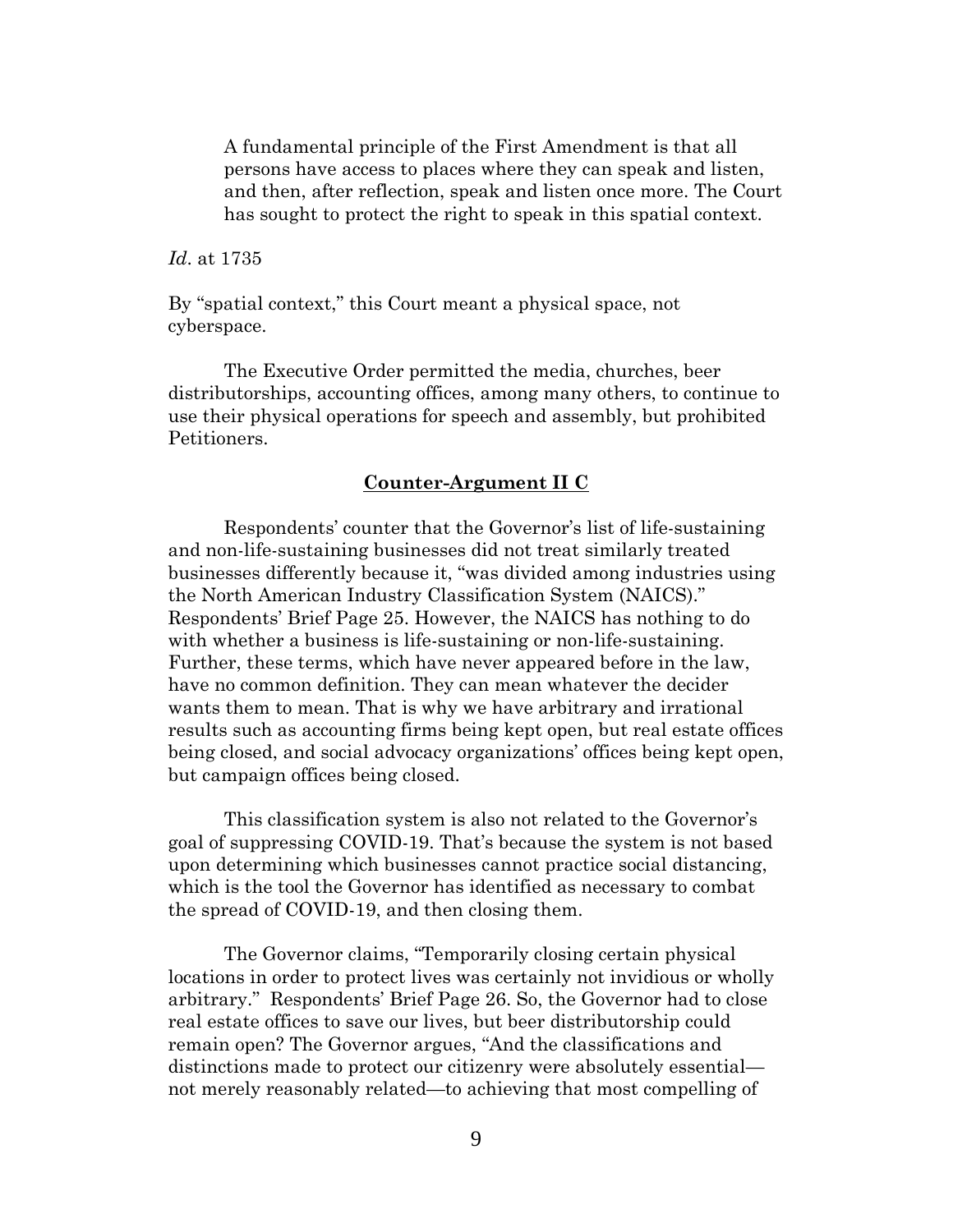<span id="page-11-0"></span>state interests." Respondents' Brief Page 26. It was essential that we have access to large quantities of beer to protect our lives? These claims are absurd.

### **Counter-Argument II D**

Respondents cite *Keystone Bituminous Coal Ass'n v. DeBenedictis*, 480 U.S. 470 (1987). But those facts are dissimilar to those of this case. To equate operating a real estate office with the dangers inherent in operating a coal mine is silly. Further, the Governor did not identify an "illegal activity" or "public nuisance" at Petitioners' business locations or that Petitioners were using their property to harm others. Respondents also cite *Miller v. Schoene*, 276 U.S. 272 (1928). However, Petitioners are not trees, let alone infected trees.

Regarding *Lucas v. S.C. Coastal Council*, 505 U.S. 1003 (1992), Respondents claim, "The Court found that there would be no taking if the state could show that the owner's use of the property would be prohibited by 'principles of nuisance and property law.' *Id*. at 1031-32." Respondents' Brief Page 28. But, the Governor has not even attempted to show that Petitioners' use of their property could be prohibited by nuisance and property law. Respondents point out that in *Tahoe-Sierra Pres. Council v. Tahoe Reg'l Planning Agency*, 535 U.S. 302, 335 (2002), this Court states, "The Court further rejected finding a taking based merely on such things as 'orders temporarily prohibiting access to crime scenes, businesses that violate health codes, fire-damaged buildings, or other areas that we cannot now foresee.'" Those are not the facts of this case.

## **Counter-Argument II E**

Respondents claim Petitioners have no right to judicial review. They cite *Cafeteria & Rest. Workers Union v. McElroy, 36*7 U.S. 886 (1961). However, equating the Department of the Navy denying a civilian access to real property owned and operated by the Department to an Executive Order prohibiting private property owners from possessing their own property is absurd. Respondents also cite to *Jones v. Barnes*, 463 U.S. 745 (1983) in which this Court held that a criminal defense client does not have a Constitutional right to compel his attorney to raise on appeal every claim that the client desires. Petitioners are not criminal defendants; and, unlike the criminal clients in that case, they did not get the right to appeal at all.